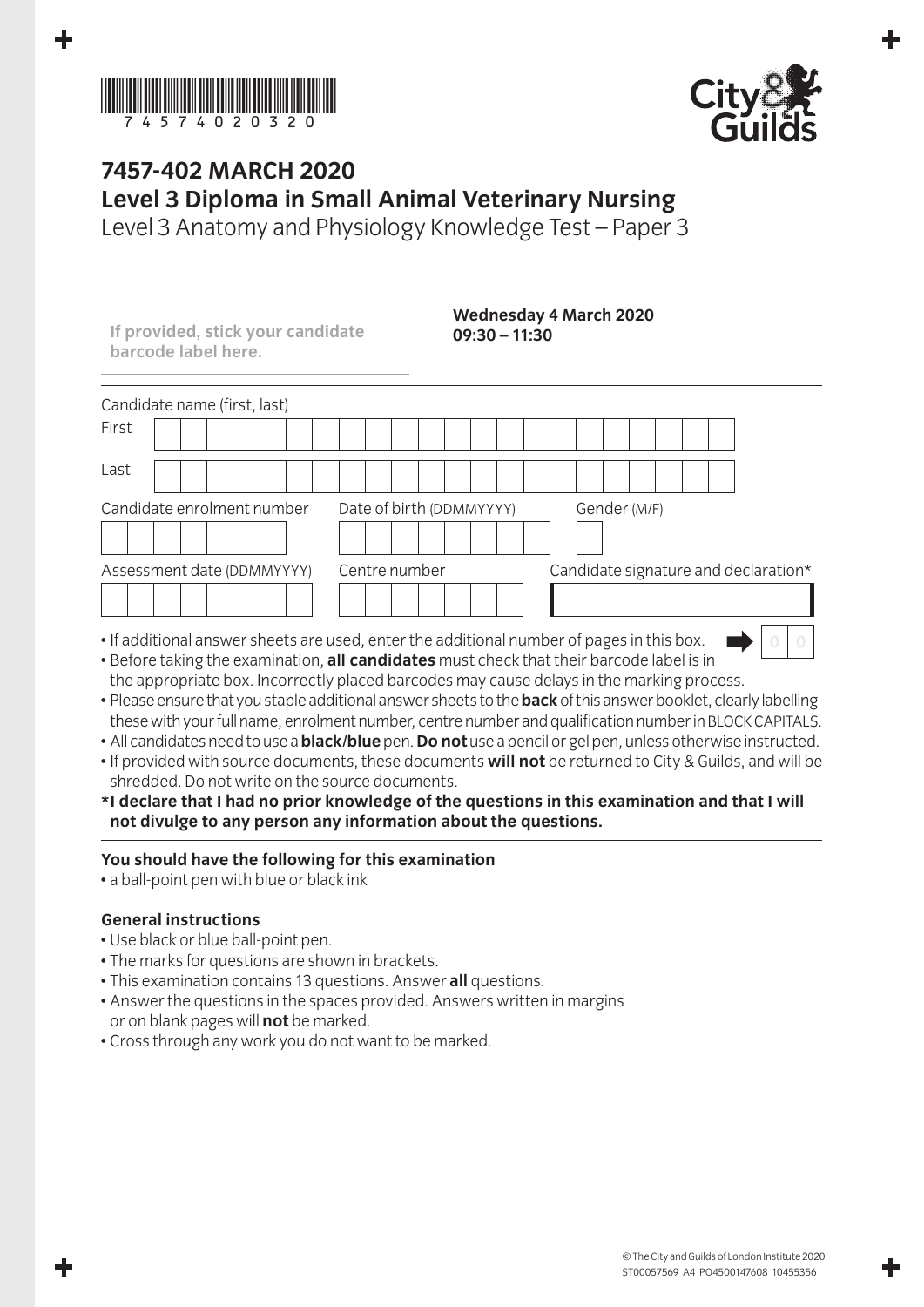|                | 7457-402 |                                                                                                                                                                                                                                             | 4 March 2020  |
|----------------|----------|---------------------------------------------------------------------------------------------------------------------------------------------------------------------------------------------------------------------------------------------|---------------|
| 1              | a)       | Define the following anatomical directional terms:<br>Caudal.                                                                                                                                                                               | $(1$ mark $)$ |
|                | b)       | Contralateral.                                                                                                                                                                                                                              | $(1$ mark $)$ |
|                | C)       | Plantar.                                                                                                                                                                                                                                    | $(1$ mark $)$ |
| $\overline{2}$ | a)       | State the following boundaries of the thoracic cavity:<br>Cranial.                                                                                                                                                                          | $(1$ mark $)$ |
|                | b)       | Lateral.                                                                                                                                                                                                                                    | $(1$ mark $)$ |
|                | C)       | Caudal.                                                                                                                                                                                                                                     | (1 mark)      |
| $\mathsf 3$    |          | Name one palpable artery and state where it is anatomically positioned in a dog.                                                                                                                                                            | (2 marks)     |
| 4              | a)       | State the function of the following organelles in an animal cell:<br>Mitochondrion.<br>and the control of the control of the control of the control of the control of the control of the control of the                                     | $(1$ mark $)$ |
|                | b)       | Ribosomes.<br>the control of the control of the control of the control of the control of the control of the control of the control of the control of the control of the control of the control of the control of the control of the control | (1 mark)      |
|                | C)       | Lysosomes.                                                                                                                                                                                                                                  | $(1$ mark $)$ |
|                |          |                                                                                                                                                                                                                                             |               |

 $\ddagger$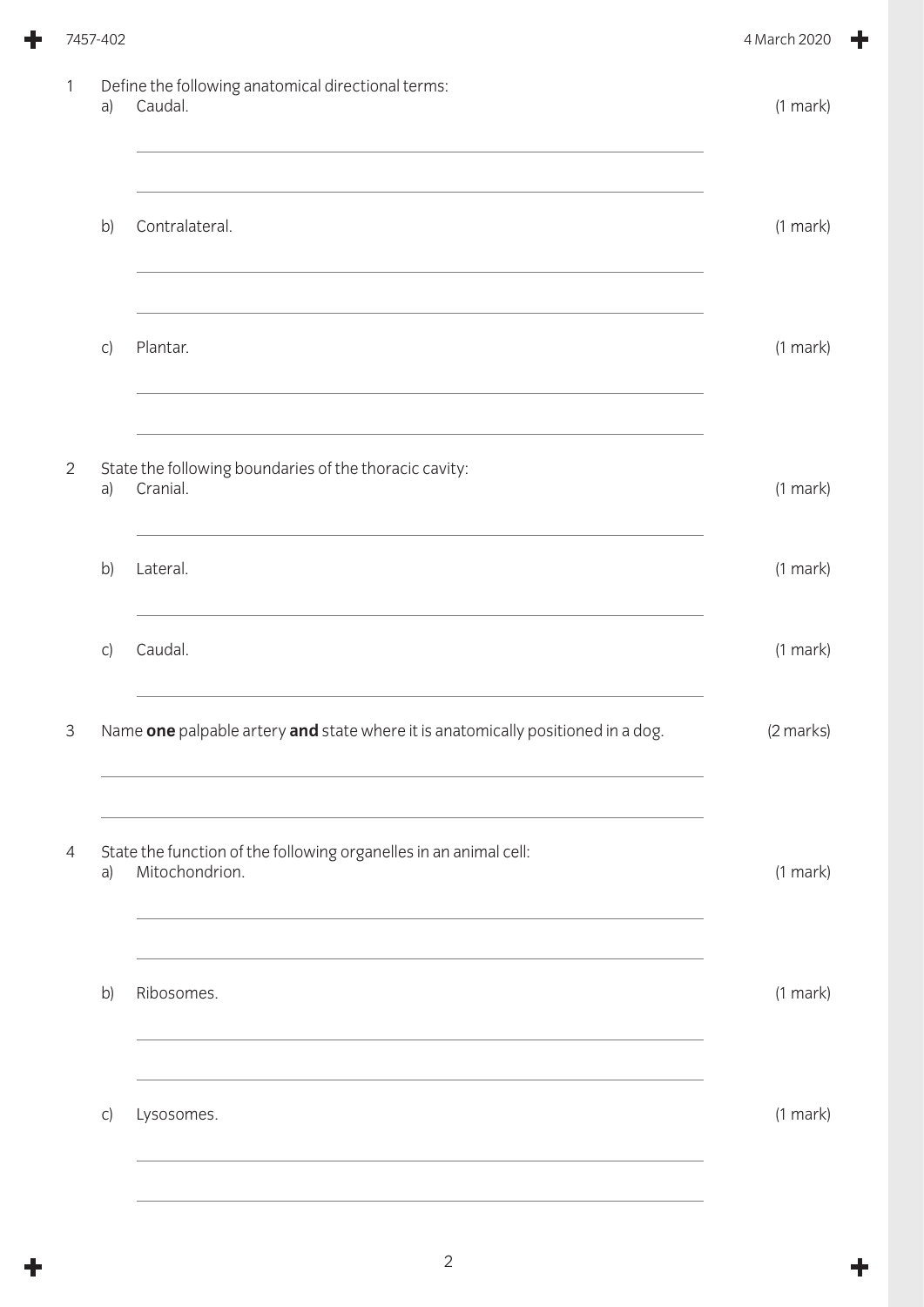|   | 7457-402 |                                                                                                         | 4 March 2020 |
|---|----------|---------------------------------------------------------------------------------------------------------|--------------|
| 5 | a)       | Explain the function of the following glands:<br>Exocrine.                                              | (2 marks)    |
|   |          |                                                                                                         |              |
|   | b)       | Endocrine.                                                                                              | (2 marks)    |
| 6 |          | Explain the role and function of the liver and gall bladder in the digestion and                        |              |
|   |          | metabolism of fats.<br>,我们也不能在这里,我们也不能在这里的时候,我们也不能会在这里,我们也不能会在这里的时候,我们也不能会在这里的时候,我们也不能会在这里的时候,我们也不能会在这里 | (4 marks)    |
|   |          |                                                                                                         |              |
|   |          |                                                                                                         |              |
|   |          |                                                                                                         |              |

 $\ddot{\phantom{1}}$ 

 $\ddagger$ 

╋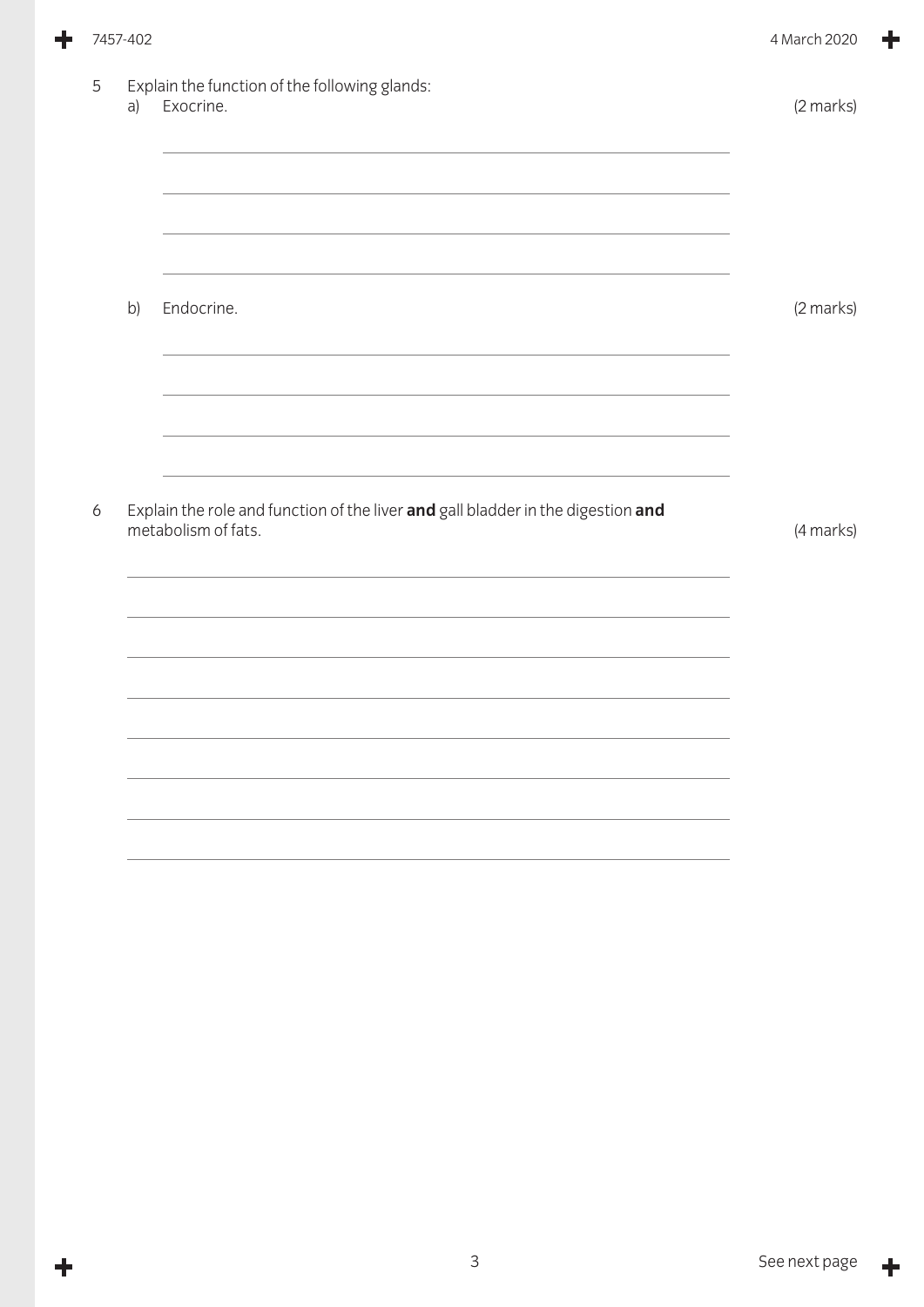|   | 7457-402 |                                                                                                                      | 4 March 2020 |
|---|----------|----------------------------------------------------------------------------------------------------------------------|--------------|
| 7 | a)       | Explain the function of the following components of the <i>peripheral</i> nervous system:<br>Somatic nervous system. | (2 marks)    |
|   |          |                                                                                                                      |              |
|   | b)       | Autonomic nervous system including the parasympathetic and sympathetic<br>nervous systems.                           | (6 marks)    |
|   |          |                                                                                                                      |              |
|   |          |                                                                                                                      |              |
|   |          |                                                                                                                      |              |
|   |          |                                                                                                                      |              |
|   |          |                                                                                                                      |              |
|   |          |                                                                                                                      |              |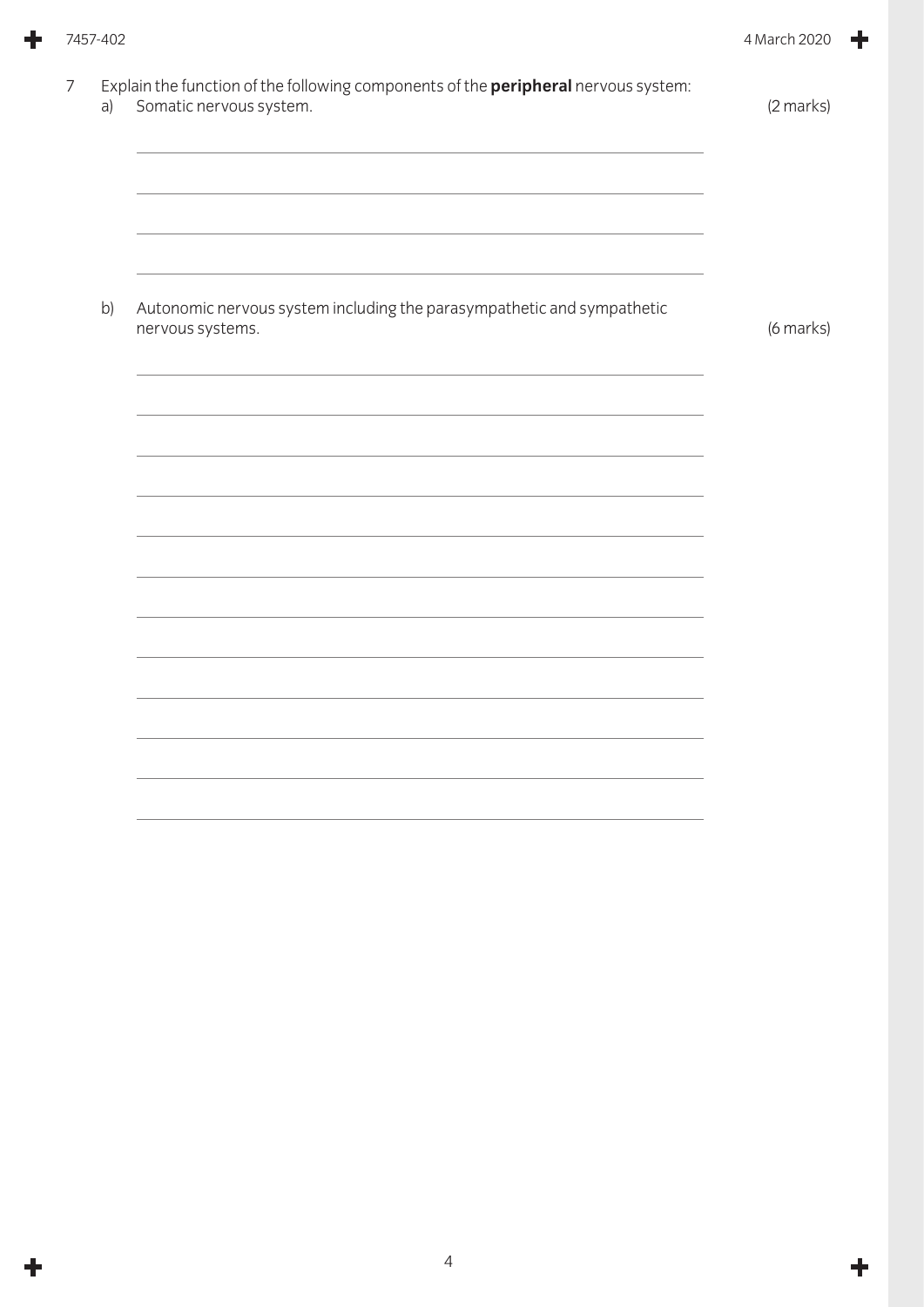|   | 7457-402 |                                                                                        | 4 March 2020 |
|---|----------|----------------------------------------------------------------------------------------|--------------|
| 8 | a)       | Describe the structure and function of the following components of the eye:<br>Cornea. | (2 marks)    |
|   |          |                                                                                        |              |
|   | b)       | Iris.                                                                                  | (2 marks)    |
|   |          | <u> 1989 - Johann Stoff, amerikansk politiker (d. 1989)</u>                            |              |
|   |          |                                                                                        |              |
|   | C)       | Retina.                                                                                | (2 marks)    |
|   |          | <u> 1989 - Johann Stoff, amerikansk politiker (d. 1989)</u>                            |              |
| 9 |          | State four anatomical features specific to the digestive system of a Passerine bird.   | (4 marks)    |
|   |          |                                                                                        |              |
|   |          |                                                                                        |              |

 $\ddagger$ 

 $\ddag$ 

٠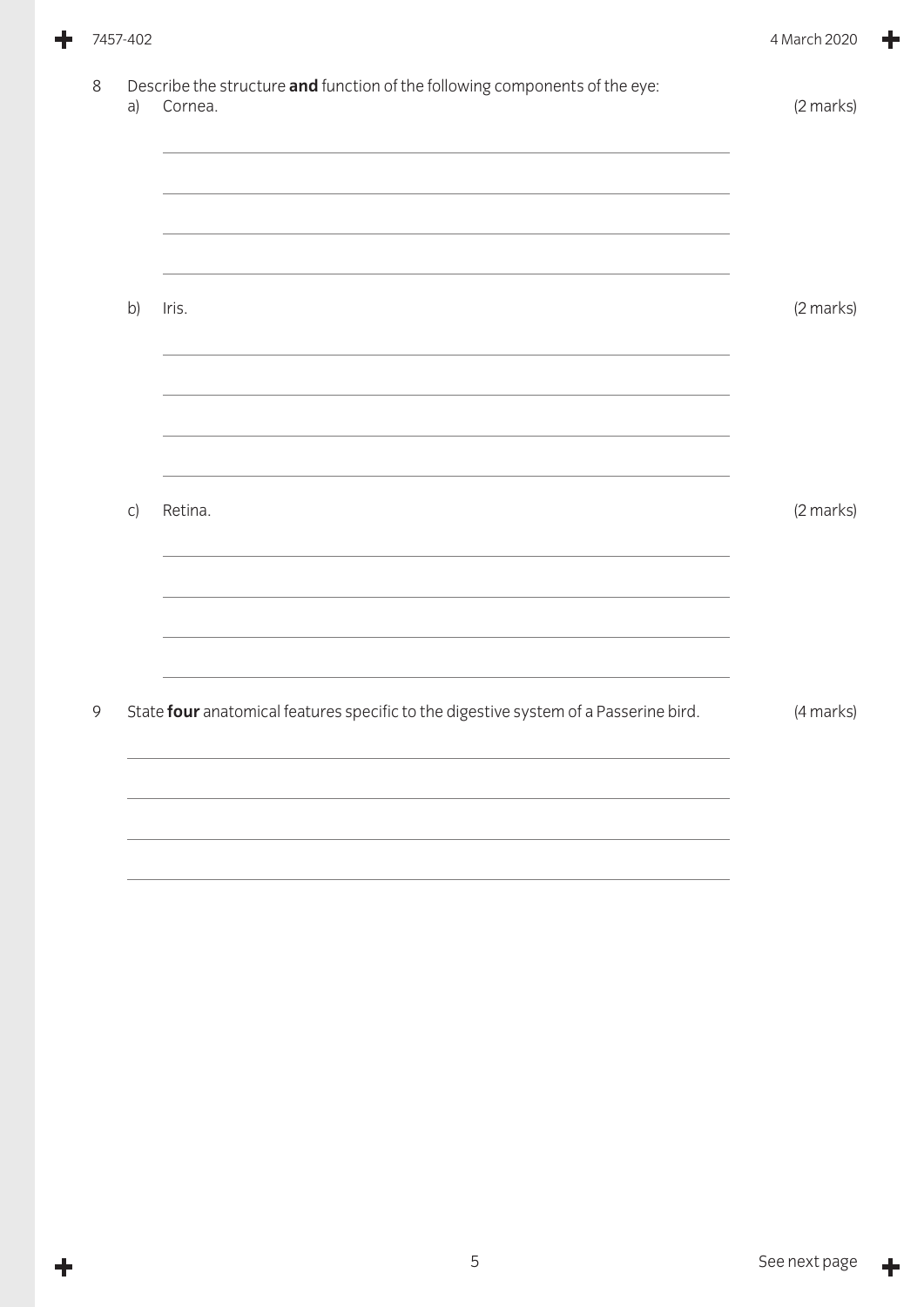|    | 7457-402 |                                                                                                                                                                                | 4 March 2020  |  |
|----|----------|--------------------------------------------------------------------------------------------------------------------------------------------------------------------------------|---------------|--|
| 10 | a)       | Describe the following terms in relation to respiration:<br>External respiration.<br>the control of the control of the control of the control of the control of the control of | $(1$ mark $)$ |  |
|    | b)       | Internal respiration.                                                                                                                                                          | $(1$ mark $)$ |  |
|    | C)       | Tidal volume.                                                                                                                                                                  | $(1$ mark $)$ |  |
|    | d)       | Minute volume.                                                                                                                                                                 | $(1$ mark $)$ |  |
|    | e)       | Obligate nasal breathing.                                                                                                                                                      | $(1$ mark $)$ |  |
| 11 |          | Name the <b>three</b> extrinsic muscles of the forelimb.                                                                                                                       | (3 marks)     |  |
| 12 |          | List three functions of the kidney.                                                                                                                                            | (3 marks)     |  |
|    |          |                                                                                                                                                                                |               |  |
|    |          |                                                                                                                                                                                |               |  |

 $\ddot{\phantom{1}}$ 

 $\ddagger$